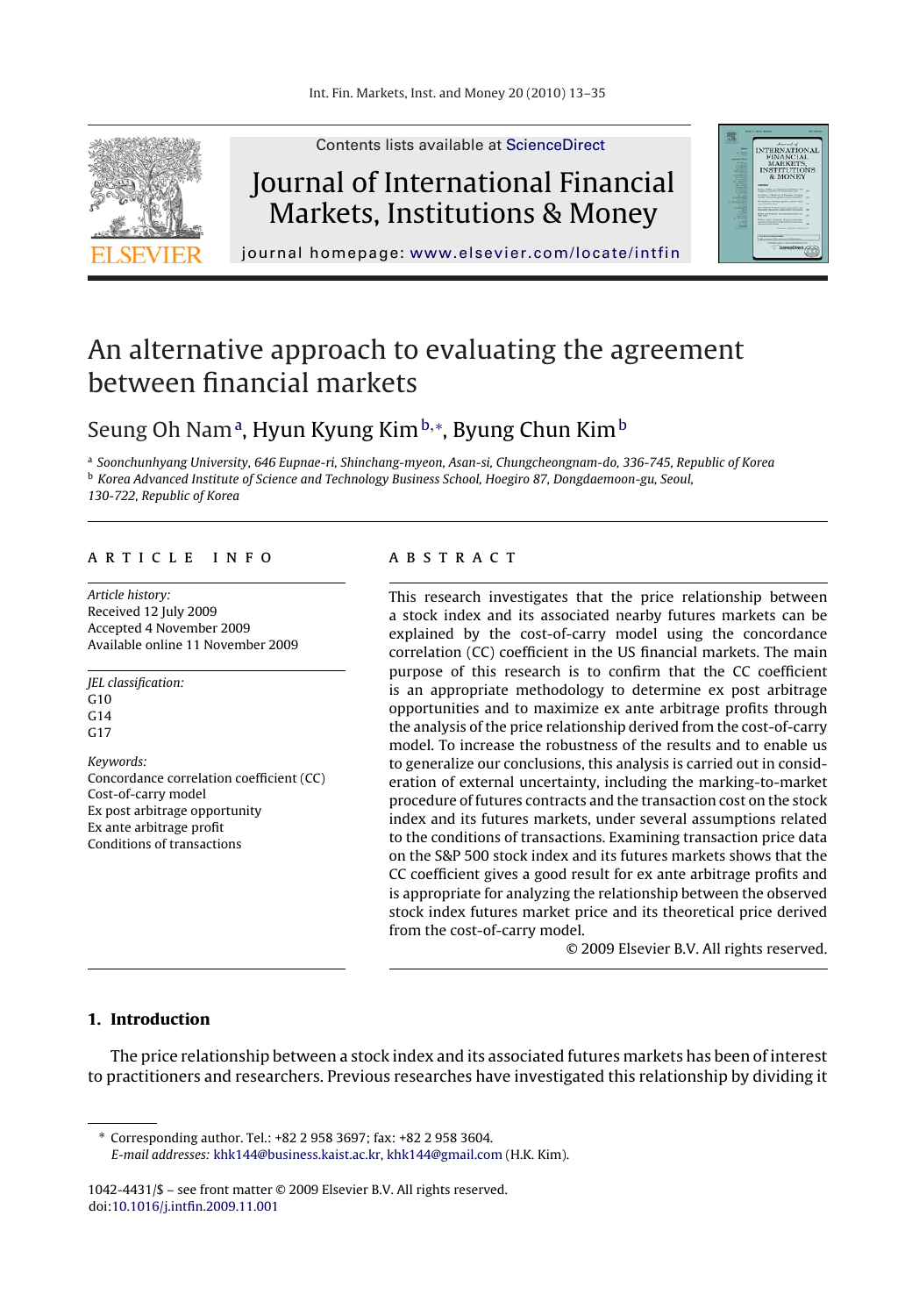into the price relationship between the observed stock index futures market price and its theoretical price derived from the cost-of-carry model, and the lead–lag relationship between the stock index and its associated nearby futures prices. The first topic, the price relationship based on the cost-ofcarry model, has mainly been studied using the concept of relative mispricing (RM), e.g., by [MacKinlay](#page--1-0) [and Ramaswamy \(1988\),](#page--1-0) [Yadav and Pope \(1994\),](#page--1-0) [Bühler and Kempf \(1995\),](#page--1-0) [Butterworth and Holmes](#page--1-0) [\(2000\), a](#page--1-0)nd [Bialkowski and Jakubowski \(2008\). A](#page--1-0)nalyses of the second topic, the lead–lag relationship between the underlying asset market and its derivatives market, can be found in [Stoll and Whaley](#page--1-0) [\(1990\),](#page--1-0) [Fleming et al. \(1996\), a](#page--1-0)nd [Pizzi et al. \(1998\). T](#page--1-0)hese analyses are mainly conducted by using various methodologies, such as regression analysis, GARCH type models, the vector autoregressive (VAR) model, and the vector error correction model (VECM), in previous researches. This research focuses on the first topic related to the cost-of-carry model. In particular, this research explores the existence of mispriced futures contracts by computing the difference between the observed stock index futures market price and its theoretical price derived from the cost-of-carry model and tests whether arbitrageurs can earn arbitrage profits in real financial markets using the information of mispriced futures contracts.

Most previous researches on mispriced futures contracts have been conducted using the concept of RM. Such researches test whether arbitrageurs can determine ex post arbitrage opportunities and earn arbitrage profits by computing RM. However, RM has several limitations. The typical first limitation is that RM only offers very short-term information about the relationship between the observed stock index futures market price and its theoretical price. The arbitrage profits from arbitrage trading based on the information related to RM can be uncertain and risky if an order execution lag exists.<sup>1,2</sup> Therefore, if an order execution lag in arbitrage trading exists, the value of the information indicated by RM decreases, and the risk associated with the order execution lag increases. The second limitation is that the range of RM is theoretically from  $-\infty$  to  $\infty$ . Due to this limitation, it is difficult for the value of RM to have an absolute meaning, and it is thus impossible to compare the degree of mispricing between financial markets or between trading periods using the magnitude of RM. Accordingly, this research suggests another methodology, which is called the concordance correlation (CC) coefficient, to make up for the limitations of RM.

This research focuses on the analysis of the price relationship derived from the cost-of-carry model using the CC coefficient. This research examines whether the results of the difference between the observed stock index futures market price and its theoretical price analyzed by the CC coefficient can provide useful information for the trading strategy of investors in real financial markets. In order to do this analysis, this research determines ex post arbitrage opportunities, and then examines whether arbitrageurs can earn ex ante arbitrage profits from transactions at the time to indicate ex post arbitrage opportunities. Also, this research conducts a comparison between ex ante arbitrage profits drawn from the CC coefficient and those drawn from absolute average relative mispricing (absolute average RM) based on the concept of RM to certify that ex ante arbitrage profits from a transaction at time to indicate ex post arbitrage opportunities determined by using the CC coefficient can really be increased relative to using absolute average RM. These analyses and comparisons were carried out in consideration of external uncertainty, such as the marking-to-market procedure or the transaction costs, under several assumptions related to conditions of transactions to increase the robustness of the results and enable us to generalize our conclusions.

The remainder of this paper is organized as follows. In Section [2, t](#page--1-0)he S&P 500 stock index and its futures price data used in this paper are presented and the price relationship between the S&P 500 stock index and its futures markets based on the cost-of-carry model is described. Section [3](#page--1-0) briefly introduces the CC coefficient as a new methodology for evaluating the degree of agreement between the observed stock index futures market price and its theoretical price. Section [4](#page--1-0) explains the methods of determining ex post arbitrage opportunities and calculating ex ante arbitrage profits from

 $1$  An order execution lag mentioned by Bühler and Kempf (1995) is defined by the difference between the prices that originally indicated arbitrage opportunities and the prices at which arbitrage trading were executed.

 $2$  [Nam et al. \(2006\)](#page--1-0) stated that an order execution lag can be observed in real financial markets because market friction, such as information asymmetry or various transaction costs, can delay the information reaction time at which new information is released in financial markets.